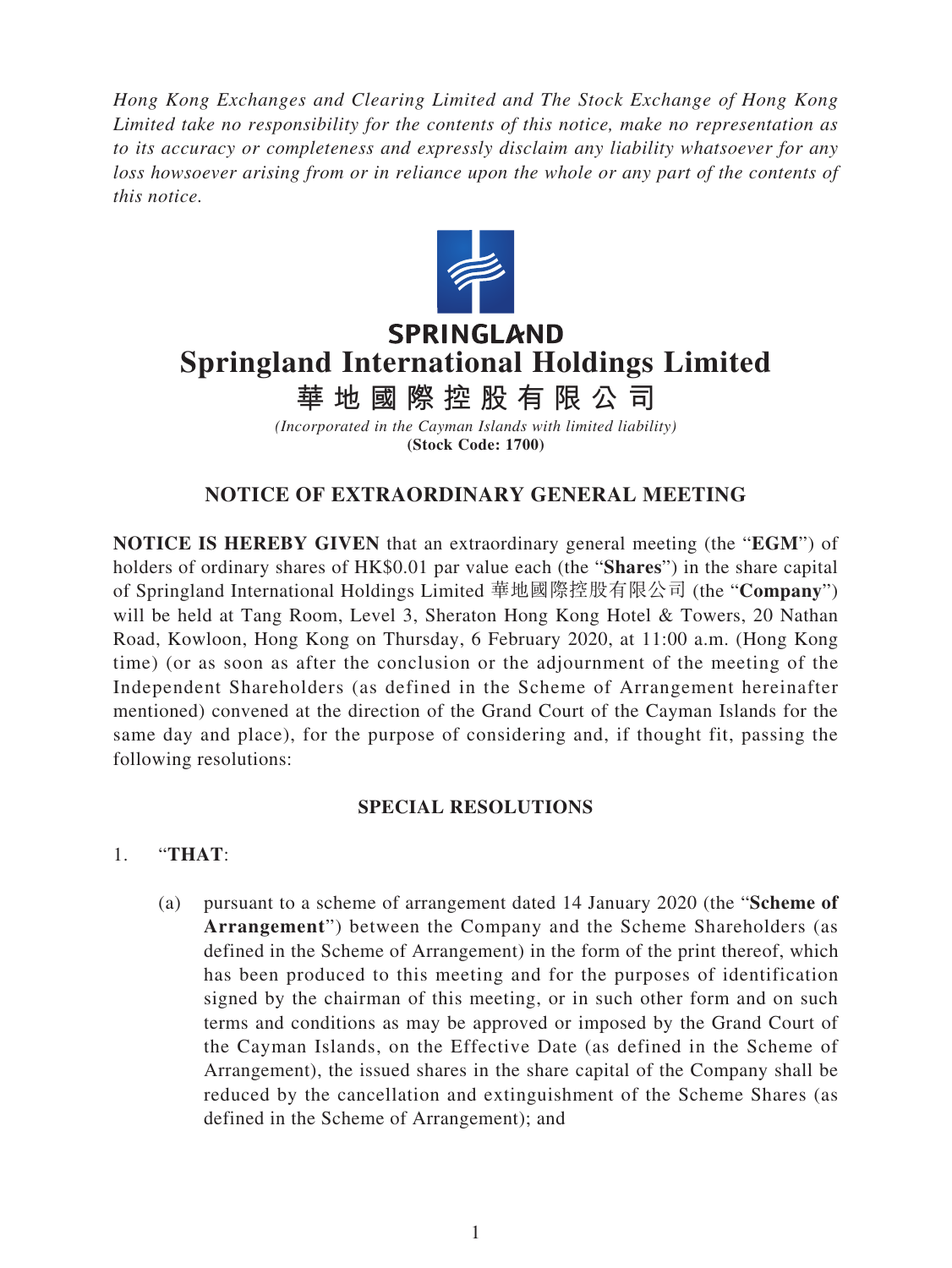(b) any one of the directors of the Company be and is hereby authorised to do all acts and things considered by him to be necessary or desirable in connection with the implementation of the Scheme of Arrangement and the reduction of the number of issued shares in the share capital of the Company pursuant to the Scheme of Arrangement, including (without limitation) giving consent to any modification of, or addition to, the Scheme of Arrangement or the reduction of the number of issued shares in the share capital of the Company which the Grand Court of the Cayman Islands may see fit to impose."

### 2. "**THAT**:

- (a) subject to the Scheme of Arrangement has become effective, the withdrawal of the listing of the shares of the Company from The Stock Exchange of Hong Kong Limited be and is here approved; and
- (b) any one of the directors of the Company be and is hereby authorised to apply to The Stock Exchange of Hong Kong Limited for the withdrawal of the listing of the shares of the Company."

#### **ORDINARY RESOLUTION**

### 3. "**THAT**:

- (a) subject to and simultaneously with the cancellation and extinguishment of the Scheme Shares referred to in resolution 1(a) taking effect, the number of issued shares in the share capital of the Company be restored to its former amount by allotting and issuing to the Offeror (as defined in the Scheme of Arrangement), credited as fully paid at par, the same number of ordinary shares of HK\$0.01 each in the share capital of the Company as is equal to the number of Scheme Shares cancelled and extinguished;
- (b) the credit arising in the books of account of the Company consequent upon the reduction of its issued share capital resulting from the cancellation and extinguishment of the Scheme Shares referred to in resolution 1(a) shall be applied by the Company in paying up in full at par the new ordinary shares allotted and issued to the Offeror pursuant to resolution 3(a) above, and any one of the directors of the Company be and is hereby authorised to allot and issue the same accordingly; and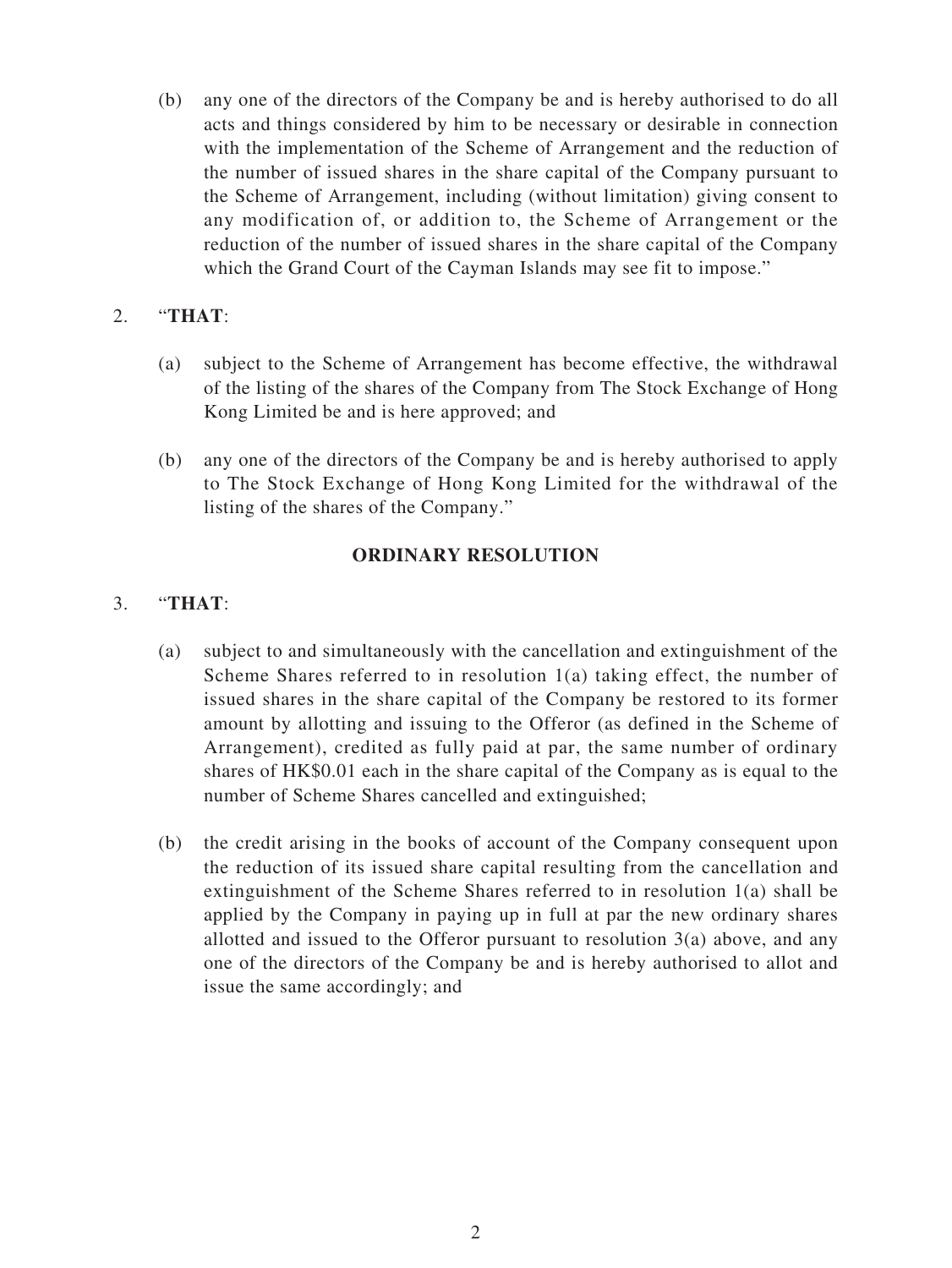(c) any one of the directors of the Company be and is hereby authorised to do all acts and things considered by him to be necessary or desirable in connection with the implementation of the Scheme of Arrangement and the restoration of capital pursuant to the Scheme of Arrangement, including (without limitation) the giving of consent to any modification of, or addition to, the Scheme of Arrangement or the restoration of capital, which the Grand Court of the Cayman Islands may see fit to impose."

> On behalf of the board of directors of **Springland International Holdings Limited 華地國際控股有限公司**

> > **Fung Hiu Chuen, John** *Non-executive Director*

Hong Kong, 14 January 2020

*Registered office:* Cricket Square, Hutchins Drive P. O. Box 2681 Grand Cayman KY1-1111 Cayman Islands

*Principal Place of Business in Hong Kong:* Unit C, 8/F., Grandion Plaza, No. 932 Cheung Sha Wan Road, Kowloon, Hong Kong

*Notes:*

- (1) A member entitled to attend and vote at the EGM is entitled to appoint one, and if such member is the holder of two or more Shares, more than one proxy to attend and vote instead of him. A proxy need not be a member of the Company, but must attend the EGM in person to represent him.
- (2) A **white** form of proxy for use at the EGM (or any adjournment thereof) is enclosed with the composite document containing the Scheme of Arrangement dated 14 January 2020 despatched to, among others, holders of Shares (the "**Shareholders**").